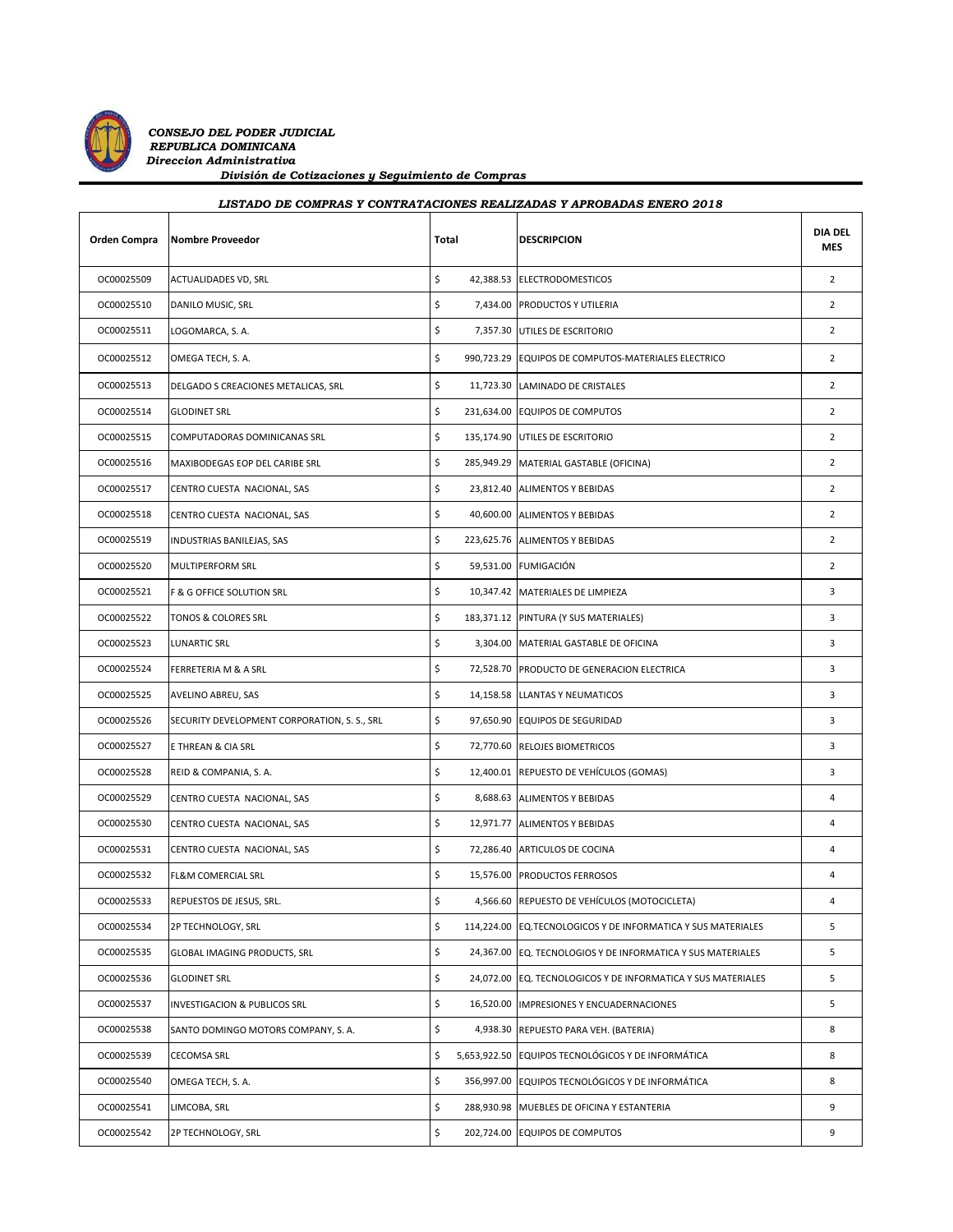| OC00025543 | <b>INVESTIGACION &amp; PUBLICOS SRL</b>          | \$ | 29,500.00 IMPRESIONES Y PUBLICACIONES DIGITALES                 | 9  |
|------------|--------------------------------------------------|----|-----------------------------------------------------------------|----|
| OC00025544 | AUTO LLAVES CASTILLO ABREU, SRL                  | \$ | 7,290.04 REPUESTOS DE VEHÍCULOS (BATERÍA)                       | 9  |
| OC00025546 | CENTRO CUESTA NACIONAL, SAS                      | \$ | 147,159.84 ALIMENTOS Y BEBIDAS                                  | 9  |
| OC00025547 | LOGOMARCA, S. A.                                 | \$ | 139,830.00 CARNETS DE IDENTIFICACIÓN                            | 9  |
| OC00025548 | COMPUTADORAS DOMINICANAS SRL                     | \$ | 20,201.60 EQUIPOS AUDIOVISUALES (AUDÍFONOS)                     | 10 |
| OC00025549 | MARIA DEL CARMEN DE LOS SANTOS                   | \$ | 6,490.00 ALIMENTOS Y BEBIDAS PARA PERSONAS                      | 10 |
| OC00025550 | MATERIALES INDUSTRIALES, SAS                     | \$ | 4,495.00 ARTICULO FERRETERO (CARRITO DE CARGA)                  | 10 |
| OC00025551 | DISTRIBUIDORA LAUGAMA SRL                        | \$ | 7,956.60 MATERIAL GASTABLE (OFICINA)                            | 10 |
| OC00025552 | FORMULARIOS COMERCIALES, S. A.                   | \$ | 86,140.00 UTILES DE ESCRITORIO                                  | 10 |
| OC00025553 | EDITORA DEL CARIBE, SA                           | \$ | 62,828.86 PUBLICACIÓN                                           | 10 |
| OC00025554 | EDITORA LISTIN DIARIO S A                        | \$ | 68,987.52 PUBLICACIÓN                                           | 10 |
| OC00025555 | AUTO CENTRO ABREU EIRL                           | \$ | 85,078.00 REPUESTOS PARA VEHÍCULOS                              | 10 |
| OC00025556 | JOSE MARMOL DISENOS Y CONSTRUCCIONES SRL         | \$ | 19,824.00 SERVICIO DE INSTALACION DE CRISTAL                    | 11 |
| OC00025557 | MULTIPERFORM SRL                                 | \$ | 12,980.00 FUMIGACIÓN                                            | 11 |
| OC00025558 | COMPU-OFFICE DOMINICANA SRL                      | \$ | 89,186.76 MOBILIARIO (SILLERIA)                                 | 11 |
| OC00025559 | IMPORTADORA DE PRODUCTOS PARA OFICINAS, S. A.    | \$ | 271,200.11   MOBILIARIO (SILLERIA)                              | 11 |
| OC00025560 | MUEBLES OMAR, S. A.                              | \$ | 195,334.25 MOBILIARIO (SILLERIA)                                | 11 |
| OC00025561 | MUNOZ CONCEPTO MOBILIARIO, SRL                   | \$ | 89,680.00 MOBILIARIO (SILLERIA)                                 | 11 |
| OC00025562 | MUEBLES Y EQUIPOS PARA OFIC. LEON GONZALEZ, SRL. | \$ | 104,607.00 MOBILIARIO (SILLERIA)                                | 11 |
| OC00025563 | SANTO DOMINGO MOTORS COMPANY, S. A.              | \$ | 6,342.50 MATERIALES ELECTRICOS                                  | 11 |
| OC00025564 | IMPORTADORA DOPEL, SRL.                          | \$ | 3,504.60 UTILES DE ESCRITORIO                                   | 11 |
| OC00025565 | VICTOR GARCIA AIRE ACONDICIONADO SRL             | \$ | 75,200.00 EQUIPOS Y MATERIALES DE REFRIGERACION                 | 12 |
| OC00025566 | ANTONIO P HACHE & CO SAS                         | \$ | 6,018.00 PRODUCTO FERRETERO (CONOS DE PARQUEO)                  | 12 |
| OC00025567 | DISTRIBUIDORA Y SERVICIOS DIVERSOS DISOPE SRL    | \$ | 52,320.00 IMPRESIONES DIGITALES (BOLETINES JUD)                 | 12 |
| OC00025568 | V ENERGY, S.A.                                   | \$ | 750,000.00 COMBUSTIBLE                                          | 12 |
| OC00025569 | REPUESTOS DE JESUS, SRL.                         | \$ | 3,563.60 REPUESTOS PARA VEHICULOS (MOTOCICLETA)                 | 12 |
| OC00025570 | ECOQUIMICA RLP SRL                               | \$ | 11,900.60   MATERIAL GASTABLE DE LIMPIEZA                       | 12 |
| OC00025571 | CENTRO CUESTA NACIONAL, SAS                      | \$ | 13,980.89 ALIMENTOS Y BEBIDAS                                   | 12 |
| OC00025572 | CENTRO CUESTA NACIONAL, SAS                      | \$ | 8,833.98 ALIMENTOS Y BEBIDAS                                    | 12 |
| OC00025573 | <b>CECOMSA SRL</b>                               | \$ | 1,307,970.15 EQUIPOS TECNOLÓGICOS Y DE INFORMÁTICA (MATERIALES) | 15 |
| OC00025574 | GLOBAL IMAGING PRODUCTS, SRL                     | \$ | 37,524.00 SERVICIOS ESPECIALES DE MANTENIMIENTO                 | 16 |
| OC00025575 | PAPELES COMERCIALES DIANA, SA                    | \$ | 1,157,580.00 PAPEL BOND 8 1/2 X 11                              | 16 |
| OC00025576 | UNIVERSAL DE COMPUTOS SRL                        | \$ | 1,009,879.87 EQUIPOS TECNOLOGICOS (IMPRESORA Y LECTOR)          | 16 |
| OC00025577 | 2P TECHNOLOGY, SRL                               | \$ | 67,732.00 EQUIPOS TECNOLÓGICOS Y DE INFORMÁTICA                 | 17 |
| OC00025578 | GRUPO EMPRESARIAL VIMONT, SRL                    | \$ | 1,569.40 UTILES DE ESCRITORIO                                   | 18 |
| OC00025579 | MITOPALO POWER, SRL.                             | \$ | 27,140.00 MAT. ELECT. PROD. FERROSOS-ART. PLASTICO              | 18 |
| OC00025580 | CENTRO CUESTA NACIONAL, SAS                      | \$ | 29,990.00 ALIMENTOS Y BEBIDAS                                   | 18 |
| OC00025581 | MARIA DEL CARMEN DE LOS SANTOS                   | \$ | 12,331.00 ALIMENTOS Y BEBIDAS PARA PERSONAS                     | 18 |
| OC00025582 | IMPORTADORA DOPEL, SRL.                          | \$ | 1,168.20 UTILES DE ESCRITORIO                                   | 18 |
| OC00025583 | AVELINO ABREU, SAS                               | \$ | 30,929.69 LLANTAS Y NEUMATICOS                                  | 18 |
| OC00025584 | REID & COMPANIA, S. A.                           | \$ | 29,800.00 REPUESTOS DE VEHÍCULOS (GOMAS)                        | 18 |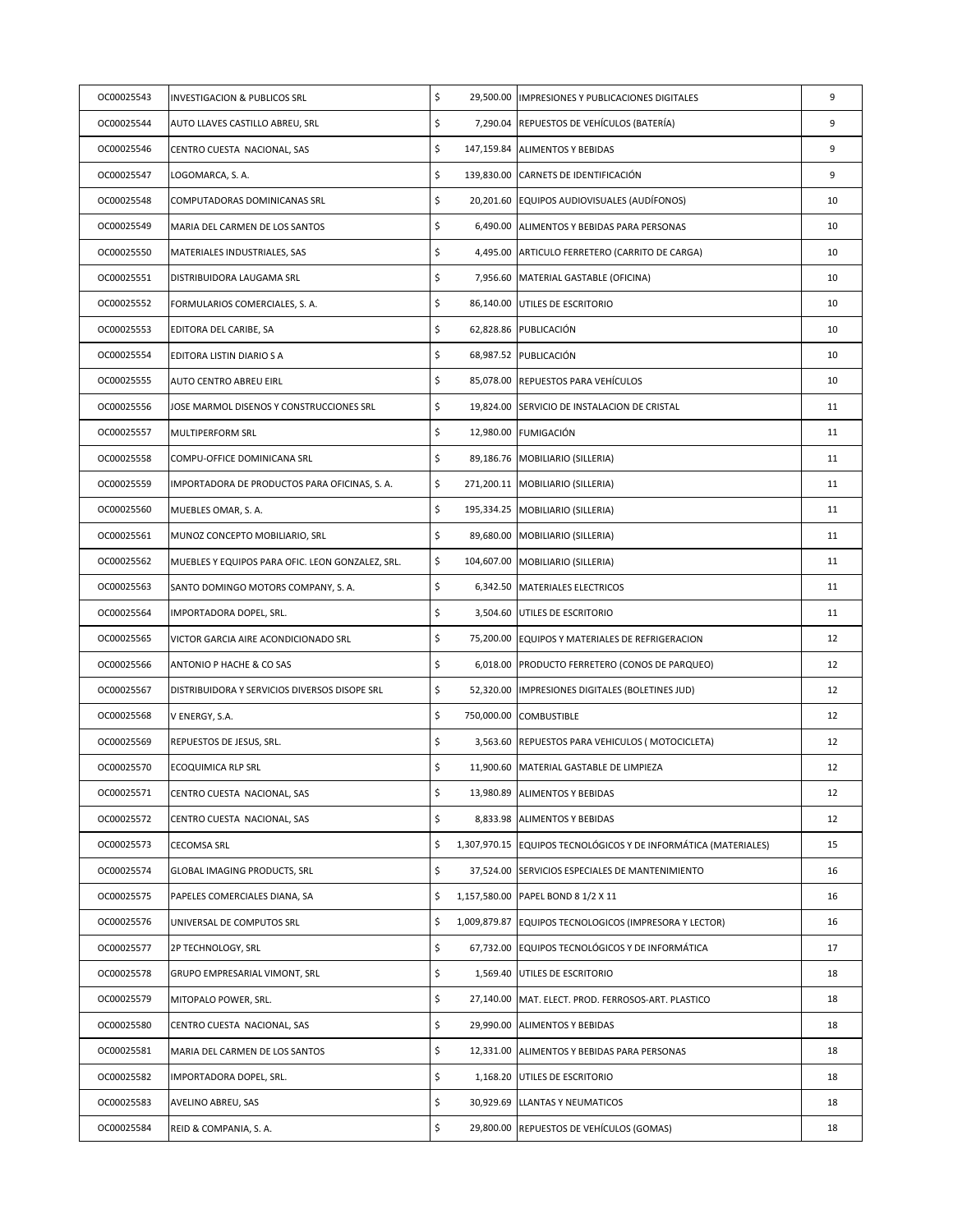| OC00025585 | MUEBLES Y EQUIPOS PARA OFIC. LEON GONZALEZ, SRL. | \$                     | 124,519.50 MOBILIARIO                                     | 18 |
|------------|--------------------------------------------------|------------------------|-----------------------------------------------------------|----|
| OC00025586 | DISTRIBUIDORA Y SERVICIOS DIVERSOS DISOPE SRL    | \$                     | 69,600.00  IMPRESIONES DIGITALES (BOLETINES JUD)          | 18 |
| OC00025587 | EDITORA DEL CARIBE, SA                           | \$                     | 62,828.86 PUBLICACIÓN                                     | 19 |
| OC00025588 | EDITORA LISTIN DIARIO S A                        | \$                     | 68,987.52 PUBLICACIÓN                                     | 19 |
| OC00025589 | IMPORTADORA DE PRODUCTOS PARA OFICINAS, S. A.    | \$                     | 271,200.11 MOBILIARIO (SILLERIA)                          | 19 |
| OC00025590 | UNIVERSAL DE COMPUTOS SRL                        | \$                     | 1,737,000.12 EQUIPOS DE COMPUTOS                          | 19 |
| OC00025591 | VICTOR GARCIA AIRE ACONDICIONADO SRL             | \$                     | 45,355.21 EQUIPO DE REFRIGERACION Y MATERIALES            | 19 |
| OC00025592 | DIGISI, SRL                                      | \$                     | 115,522.00 OTROS EQUIPOS                                  | 19 |
| OC00025593 | <b>CECOMSA SRL</b>                               | \$                     | 2,756,639.97 EQUIPOS TECNOLÓGICOS Y DE INFORMÁTICA        | 19 |
| OC00025594 | DISTRIBUIDORA O & B SRL                          | \$                     | 55,955.72 CORTINAS VENECIANAS                             | 19 |
| OC00025595 | MARIA DEL CARMEN DE LOS SANTOS                   | \$                     | 24,780.00 ALIMENTOS Y BEBIDAS PARA PERSONAS               | 22 |
| OC00025596 | IMPRESORA DE LEON SRL                            | \$                     | 1,681.50 MATERIAL GASTABLE DE OFICINA (TARG. DE PRESENT.) | 22 |
| OC00025597 | QUITASOLES AMBIENTALES SRL                       | \$                     | 5,778.46 MADERA, CORCHO Y SUS MANUFACTURAS                | 23 |
| OC00025598 | EXTINTORES DEL CARIBE, SRL                       | \$                     | 24,160.50 OTROS MOBILIARIOS Y EQUIPOS NO IDENTIFICADO     | 23 |
| OC00025599 | EDITORA CORRIPIO, SAS                            | \$                     | 48,616.00 IMPRESIONES Y ENCUADERNACIONES                  | 30 |
| OC00025600 | CENTRO CUESTA NACIONAL, SAS                      | \$                     | 21,690.00 ALIMENTOS Y BEBIDAS                             | 24 |
| OC00025601 | <b>B &amp; H MOBILIARIO, SRL</b>                 | \$                     | 28,921.80 MOBILIARIO                                      | 23 |
| OC00025602 | IMPRESORA DE LEON SRL                            | \$                     | 6,814.50 IMPRESIONES Y PUBLICACIONES (INVITACIONES)       | 24 |
| OC00025603 | MADERERA MARIO SRL                               | \$                     | 37,847.03 PRODUCTOS DE EBANISTERIA                        | 24 |
| OC00025604 | FERRETERIA OCHOA, SA                             | \$                     | 26,776.99 PRODUCTOS DE EBANISTERIA                        | 24 |
| OC00025605 | P & V MOVIL COMERCIAL, SRL                       | \$                     | 7,818.68 PRODUCTOS DE EBANISTERIA                         | 24 |
| OC00025606 | ASCENSORES NORTENOS RAMOS VEGA EIRL              | \$                     | 80,830.00 SERVICIO REPARACIÓN Y MANTENIMIENTO DE ASCENSOR | 25 |
| OC00025607 | ANTONIO CHAHIN M S A                             | \$                     | 48,970.00 TEXTILES (UNIFORMES)                            | 25 |
| OC00025608 | RAMON ANTONIO ANDUJAR BELTRE                     | \$                     | 5,746.60 ARTICULOS DE OFICINA (AGENDAS)                   | 25 |
| OC00025609 | EL MUNDO DE LAS PLANTAS ELECTRICA SRL            | \$                     | 33,040.00 PRODUCTOS DE GENERACION ELECTRICA.              | 25 |
| OC00025610 | IMPORTADORA DOPEL, SRL.                          | \$<br>15,564.20 SELLOS |                                                           | 25 |
| OC00025611 | NEW IMAGE SOLUTIONS AND MARKETING SRL            | \$<br>16,874.00 SELLOS |                                                           | 25 |
| OC00025613 | MULTICOMPUTOS SRL                                | \$                     | 901,618.83 EQUIPOS TECNOLOGICO Y DE INF (SOLO MATERIALES) | 26 |
| OC00025614 | IMPORTADORA DOPEL, SRL.                          | \$                     | 4,672.80 MATERIAL GASTABLE DE OFICINA                     | 26 |
| OC00025615 | EDITORA DEL CARIBE, SA                           | \$                     | 62,828.86 PUBLICACIÓN                                     | 26 |
| OC00025616 | EDITORA LISTIN DIARIO S A                        | \$                     | 68,987.52 PUBLICACIÓN                                     | 26 |
| OC00025617 | CENTRO CUESTA NACIONAL, SAS                      | \$                     | 43,493.90 ALIMENTOS Y BEBIDAS                             | 26 |
| OC00025618 | COMPU LETRAS DESIGNS SRL                         | \$                     | 74,340.00 PRODUCTO FERROSO                                | 30 |
| OC00025619 | IMPORTADORA DOPEL, SRL.                          | \$<br>10,513.80 SELLOS |                                                           | 30 |
| OC00025620 | DISTRIBUIDORA O & B SRL                          | \$                     | 157,892.32 CORTINAS VENECIANAS                            | 30 |
| OC00025621 | MITOPALO POWER, SRL.                             | \$                     | 427,065.60 ELECTRODOMESTICO                               | 30 |
| OC00025622 | MADISON IMPORT S R L                             | \$                     | 212,978.20 PAPEL CARTON                                   | 30 |
| OC00025623 | DISTRIBUIDORA O & B SRL                          | \$                     | 105,234.90 MADERA, CORCHO Y SUS MANUFACTURAS              | 30 |
| OC00025624 | V ENERGY, S.A.                                   | \$                     | 750,000.00 COMBUSTIBLE                                    | 30 |
| OC00025625 | OFFICE SEAT, SRL                                 | \$                     | 100,536.00 MOBILIARIO                                     | 30 |
| OC00025626 | HILARIO MALAQUIAS, SRL.                          | \$                     | 94,695.00 TEXTILES (UNIFORMES)                            | 30 |